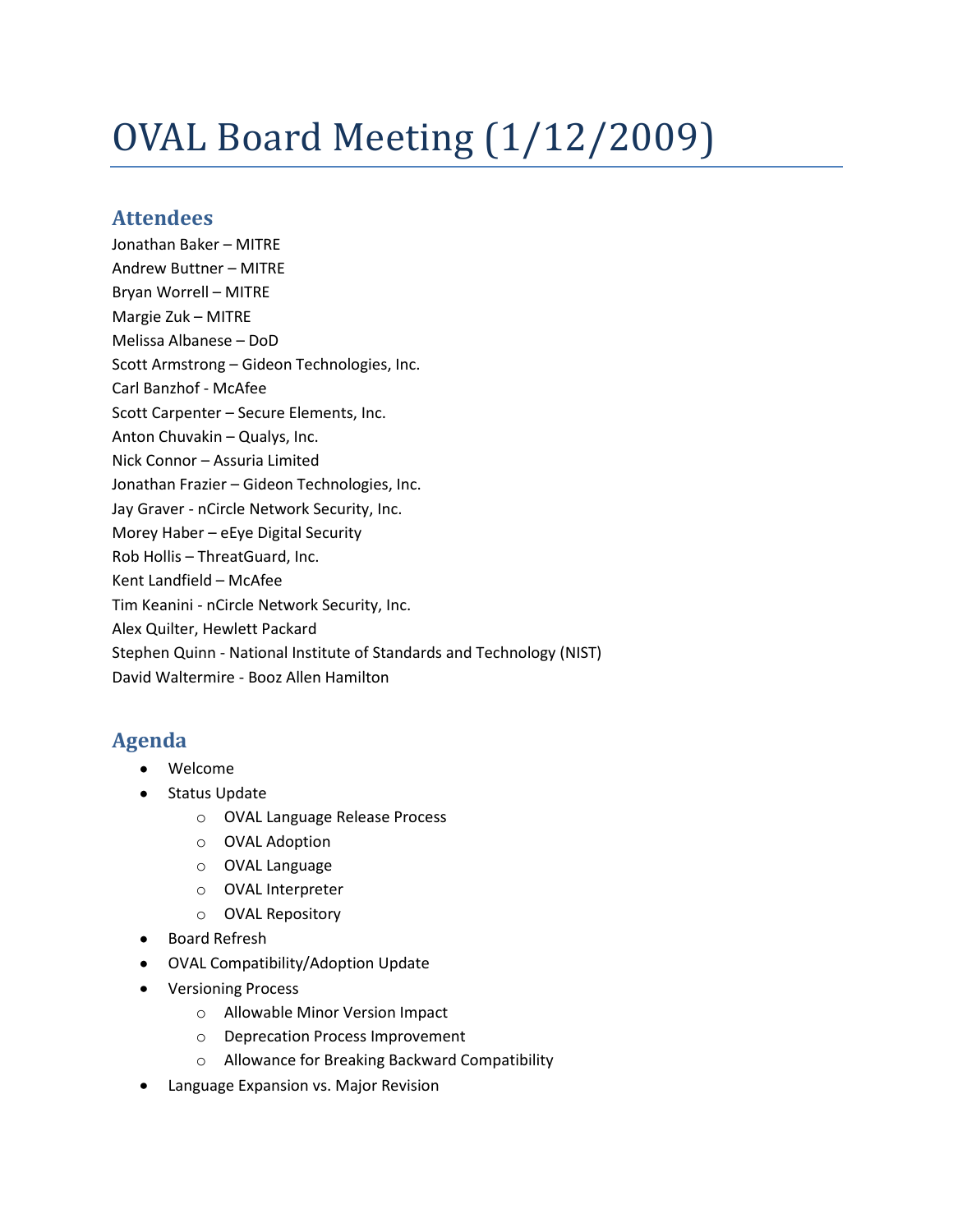- Release Roadmap
- Questions/Concerns

# **Meeting Summary**

## **Welcome**

After introductions the group was welcomed to the 2009 1<sup>st</sup> quarter OVAL Board Meeting. Attendance was very good for this meeting and everyone was excited to see the renewed commitment to the OVAL Board. Three new board members were introduced to the group:

- Scott Armstrong Gideon Technologies, Inc.
- Jonathan Frazier Gideon Technologies, Inc.
- Anton Chuvakin Qualys, Inc.

#### **Status Update**

A brief status update of the OVAL project as a whole was delivered. The following items were covered:

OVAL Language Release Process

There is an active discussion going on the OVAL Board list on evolving and maturing the current release process. We will spend much of our meeting today on this topic. Out aim is to better define the release process and then develop a long-term release roadmap for OVAL. Thanks to all for the participation in this discussion.

OVAL Language

Version 5.6 had been planned for late January. We have decided to put that on hold until the release process discussion is completed. There are several minor items in queue for version 5.6. We should get started on 5.6 as soon as the release process discussion is finished.

OVAL Interpreter

Work is being done to import Linux support in an effort to enable the SCAP Validation Program to test on Linux systems. Bryan Worrell has added a run level probe and will be working on the text file content test next.

OVAL Repository

The OVAL Repository continues to be current for all windows advisories. There are active Sun, HPUX, and AIX content contributions as well.

#### **Board Refresh**

Please have a look at the responsibilities overview posted on the web site [\(http://oval.mitre.org/community/board/index.html\)](http://oval.mitre.org/community/board/index.html). We greatly value board members' engagement and participation. In an effort to keep the board actively engaged we will reach out to vendors from whom we haven't heard in a while and we may bring on some new vendors.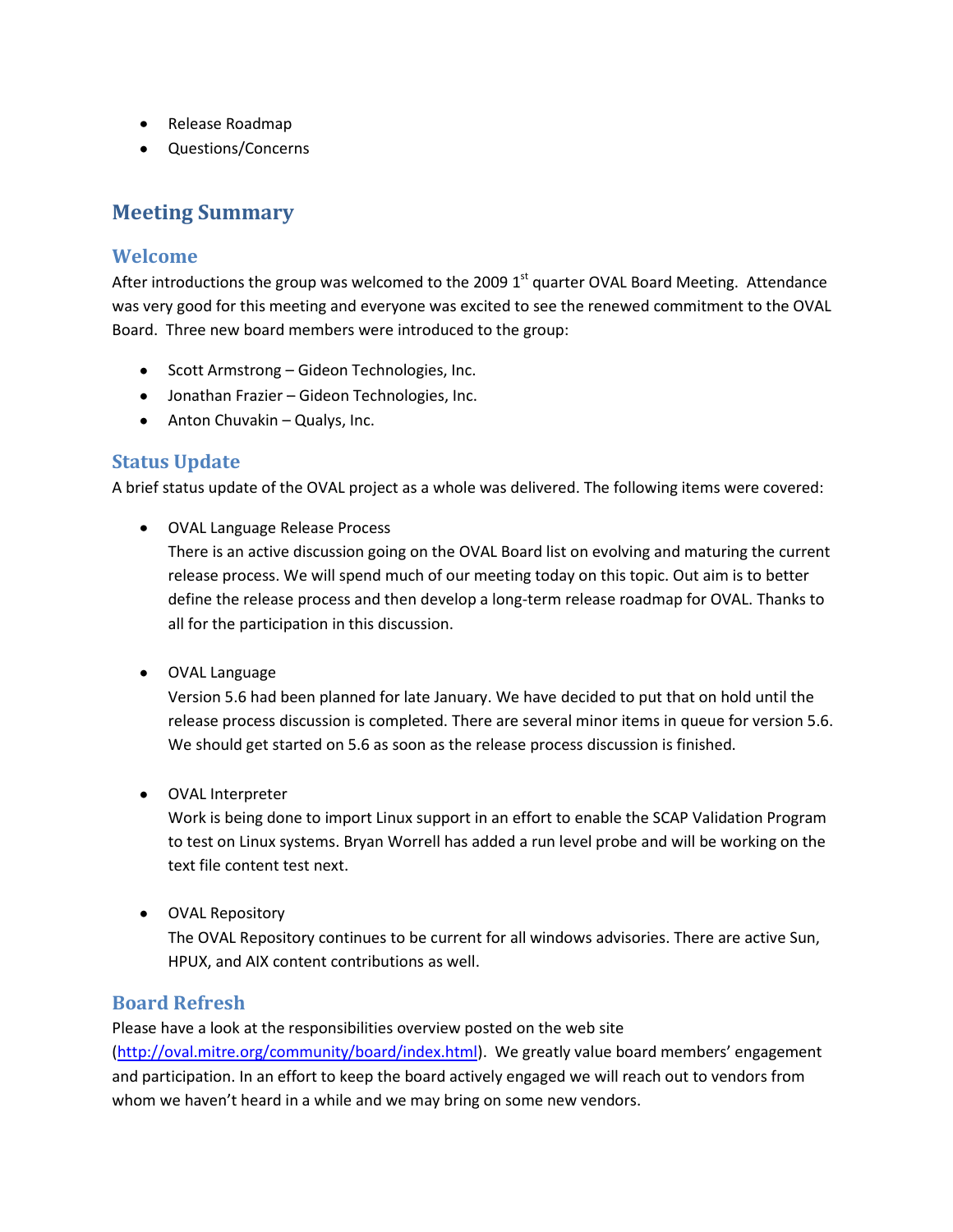# **OVAL Compatibility/Adoption Update**

NIST is working to further mature SCAP and the SCAP Validation program. To simplify the current SCAP DTR, a new DTR will be developed for OVAL. Infrastructure improvements to provide better access to the NIST Validation data are on the way as well. Both of these changes have delayed the completion of the transition to NIST run Validation until April  $1^{st}$ .

MITRE will be developing new declarations, questionnaires, and technical use case documentation for the new adoption program over the next few months.

## **Versioning Process**

After the October 2008 OVAL Board meeting MITRE developed an OVAL Language Release Roadmap and shared it with NIST and the OVAL Board. The roadmap proposal lead to a great deal of discussion about the current OVAL Language versioning process. Several board members have expressed strong concerns about the notion of a release breaking backward compatibility and have raised larger questions about the versioning process that is in place for the OVAL Language.

Currently, major versions are defined to be revisions that can break backward compatibility. There has been a fair amount of discussion on this topic. Several board members have expressed strong concerns with breaking backward compatibility. Based on the conversation it seems as though we should continue to allow a major version to break backward compatibility as long as we have a well defined deprecation process that allows for a great deal of lead time before a change is made. The hope is that the community will have ample time to respond and raise concerns about specific changes.

As a reminder, ad hoc conference calls for any of these items can be arranged. We can also leverage mutual presence at conferences or make other arrangements to meet in person as needed.

Stephen Quinn gave the group an overview of NIST's current work to develop an official specification for SCAP and a FIPS based on that specification. NIST is also working to develop its own release roadmap for SCAP versions.

#### **Allowance for Breaking Backward Compatibility**

Several board members have expressed strong concerns with breaking backward compatibility. Based on the conversation it seems as though we should continue to allow a major version to break backward compatibility as long as we have a well defined deprecation process that allows for a great deal of lead time before a change is made that ensures that the community has ample time to respond and raise concerns about specific changes.

Jonathan Baker: Currently, the only way we can break backward compatibility is with a new major version. This is making a change to a new version of the language which will prevent a document written against an older version from validating against the newer version.

> One problem with the current process is that we can go from 5.x to 6.0 and drop support for some feature and effectively force vendors to update their content.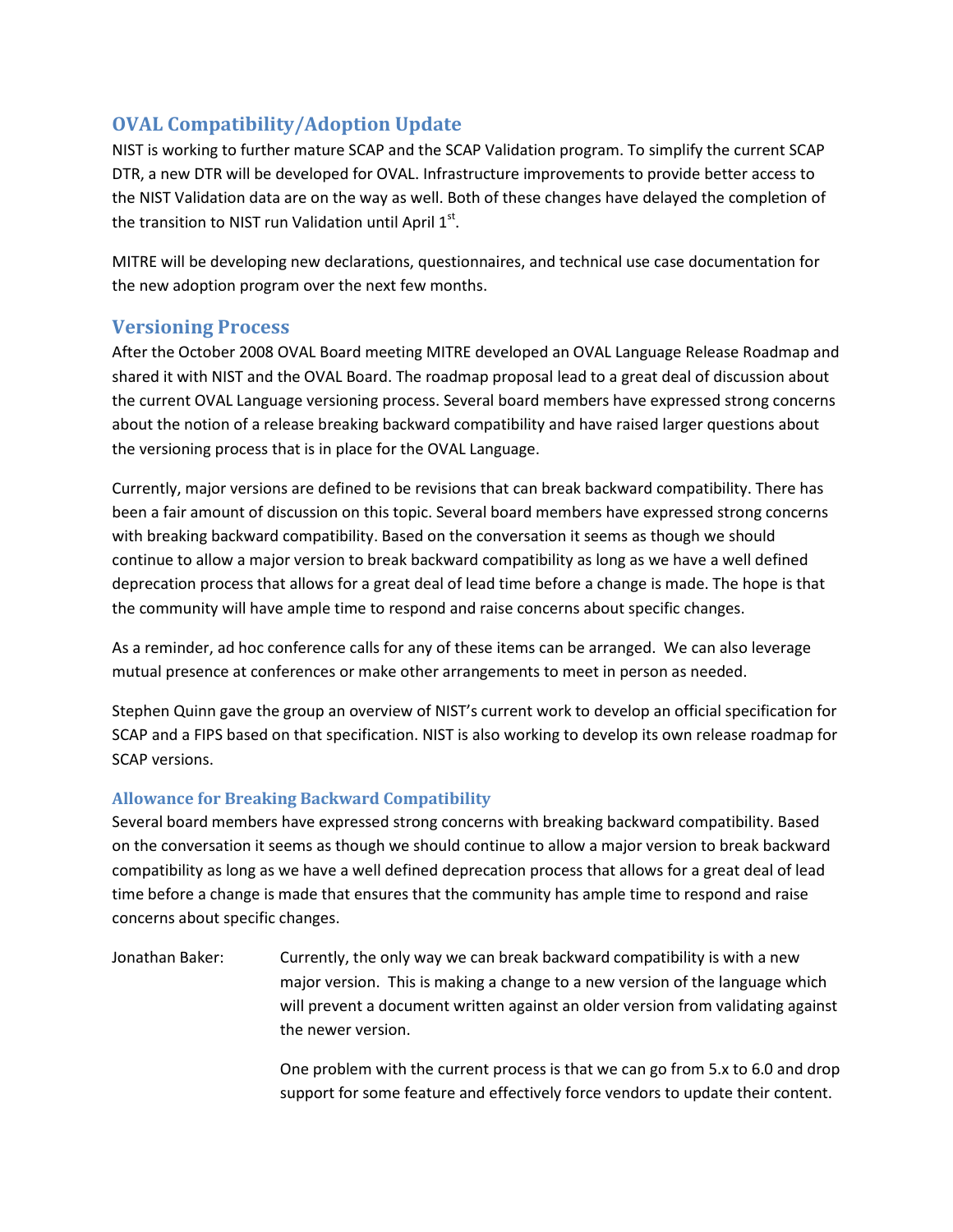|                   | This is something that we probably need to avoid and consider preventing by<br>redefining our versioning process.                                                                                                                                                                                                                                                                                                                                                                                                                                               |
|-------------------|-----------------------------------------------------------------------------------------------------------------------------------------------------------------------------------------------------------------------------------------------------------------------------------------------------------------------------------------------------------------------------------------------------------------------------------------------------------------------------------------------------------------------------------------------------------------|
|                   | As the discussion has evolved on the board list I was under the impression that<br>people were okay with allowing a major version to break backward<br>compatibility as long as a deprecation process were in place that is well-<br>documented, provides transparency to the vendors community, and allows for a<br>with a lot of lead time before a change is made.                                                                                                                                                                                           |
| Question:         | What will cause something to be deprecated? Lack of use?                                                                                                                                                                                                                                                                                                                                                                                                                                                                                                        |
| Response:         | There is any number of reasons; it's not used, broken, mistakenly added.                                                                                                                                                                                                                                                                                                                                                                                                                                                                                        |
| David Waltermire: | If there is going to be a published policy on it, I would like to see it weighted<br>toward content that currently exists as published. From a workflow perspective<br>you have to know it is deprecated well ahead of its being removed. At NIST we<br>use a least version principle. Basically, we make every effort to keep our<br>published content on the least version that supports our needs. This helps<br>ensure the maximum number of vendors can utilize out content. Additionally,<br>why deprecate anything if you aren't going to get rid of it? |
| Question:         | What will deprecation do to operationally deployed systems? Why invalidate it<br>if it works?                                                                                                                                                                                                                                                                                                                                                                                                                                                                   |
| Response:         | Part of the deprecation policy should be defining how deprecated items are<br>processed by content consumers.                                                                                                                                                                                                                                                                                                                                                                                                                                                   |

#### **Deprecation Process Improvement**

In response the board discussion we plan to develop a "Deprecation Policy" page on the OVAL web site. The policy will be developed and finalized over the OVAL Developer List.

MITRE has done a survey of deprecation processes and practices in place in other languages, and is working on an updated deprecation policy based on the findings. The intent of the updated deprecation policy is to ensure that people will understand with each release:

- what is a candidate for deprecation
- which, if any at all, previously deprecated items are candidates for removal from the language
- ensure complete openness and transparency in the process of evolving the language
- clearly define the end state of a deprecated item

After an initial review by the board the draft deprecation policy will be distributed to the OVAL Developer List for review. Once completed the new deprecation policy will be published on the OVAL web site.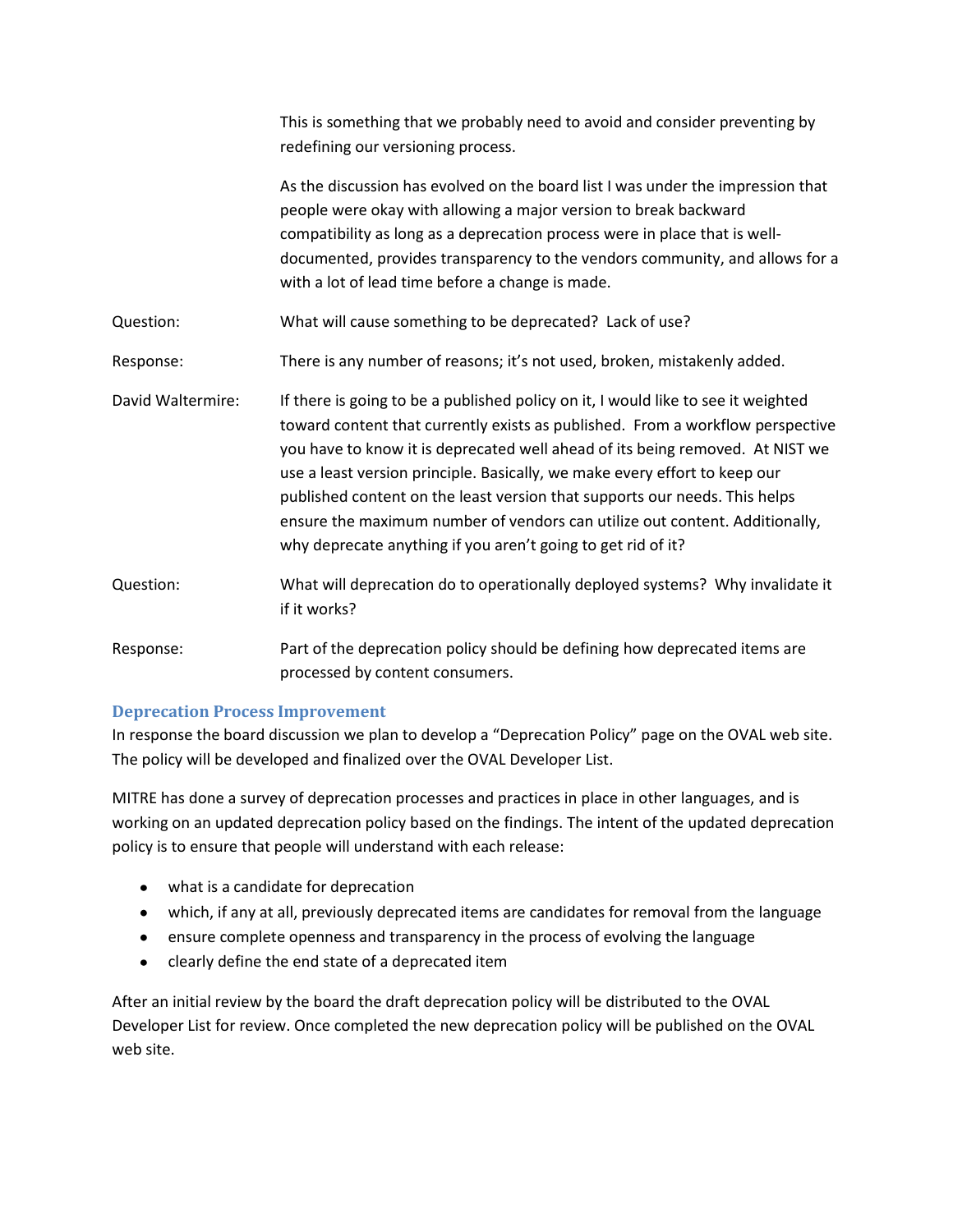| Comment:         | Data maintainability: we have to make sure the process can be supported by the<br>tool in question. We need a mandatory support period; once the support<br>period is through doesn't mean the content is invalid.                                                                                   |
|------------------|------------------------------------------------------------------------------------------------------------------------------------------------------------------------------------------------------------------------------------------------------------------------------------------------------|
| Comment:         | The process should be to ensure that deprecated items will be identified as such<br>and will not be removed if still in use.                                                                                                                                                                         |
| Comment:         | How can you determine what language constructs are being used within the<br>community? We have little visibility into what is in use and what is not.                                                                                                                                                |
| Response:        | The point is that we want vendors to have input into any given deprecated<br>constructs.                                                                                                                                                                                                             |
| Question:        | Once it is deprecated can it be undone? Getting a tag removed if something is<br>still in use and the user is not aware of it? This will have to be made very public<br>so that everyone knows. Also need a machine readable component to the<br>content.                                            |
| Response:        | We've thought of using schema constructs to mark items as deprecated. We<br>would like to maintain a list of what has been deprecated and what is slated for<br>deprecation to ensure that all users have a clear understanding of the changes<br>that are planned and can raise concerns if needed. |
| Kent Landfield:  | Is a face-to-face meeting in order? Maybe we need a high bandwidth discussion<br>on this. Let's think about a schedule for a meeting in person or a focused<br>telecon.                                                                                                                              |
| Dave Waltermire: | We can do this on site at NIST, if everyone would like.                                                                                                                                                                                                                                              |
| Jonathan Baker:  | I will look into setting something up.                                                                                                                                                                                                                                                               |

#### **Allowable Minor Version Impact**

Should we stick to the documented scope of a minor release and allow any backward compatible changes? A good example is the change proposed to the object structure for version 6. This change would not break backward compatibility, but would add in a new construct that all tool vendors would need to implement to support the new minor version. Here is a link to the discussion on the proposed changes to the object structure:

| http://n2.nabble.com/Choice-inside-an-OVAL-Object-tp1485589p1485589.html |
|--------------------------------------------------------------------------|
|--------------------------------------------------------------------------|

| Question:       | Is there a concern about adding impactful features to a minor revision?           |
|-----------------|-----------------------------------------------------------------------------------|
| Kent Landfield: | Yes, definitely. This sort of new feature addition should be reserved for release |
|                 | in a major version.                                                               |